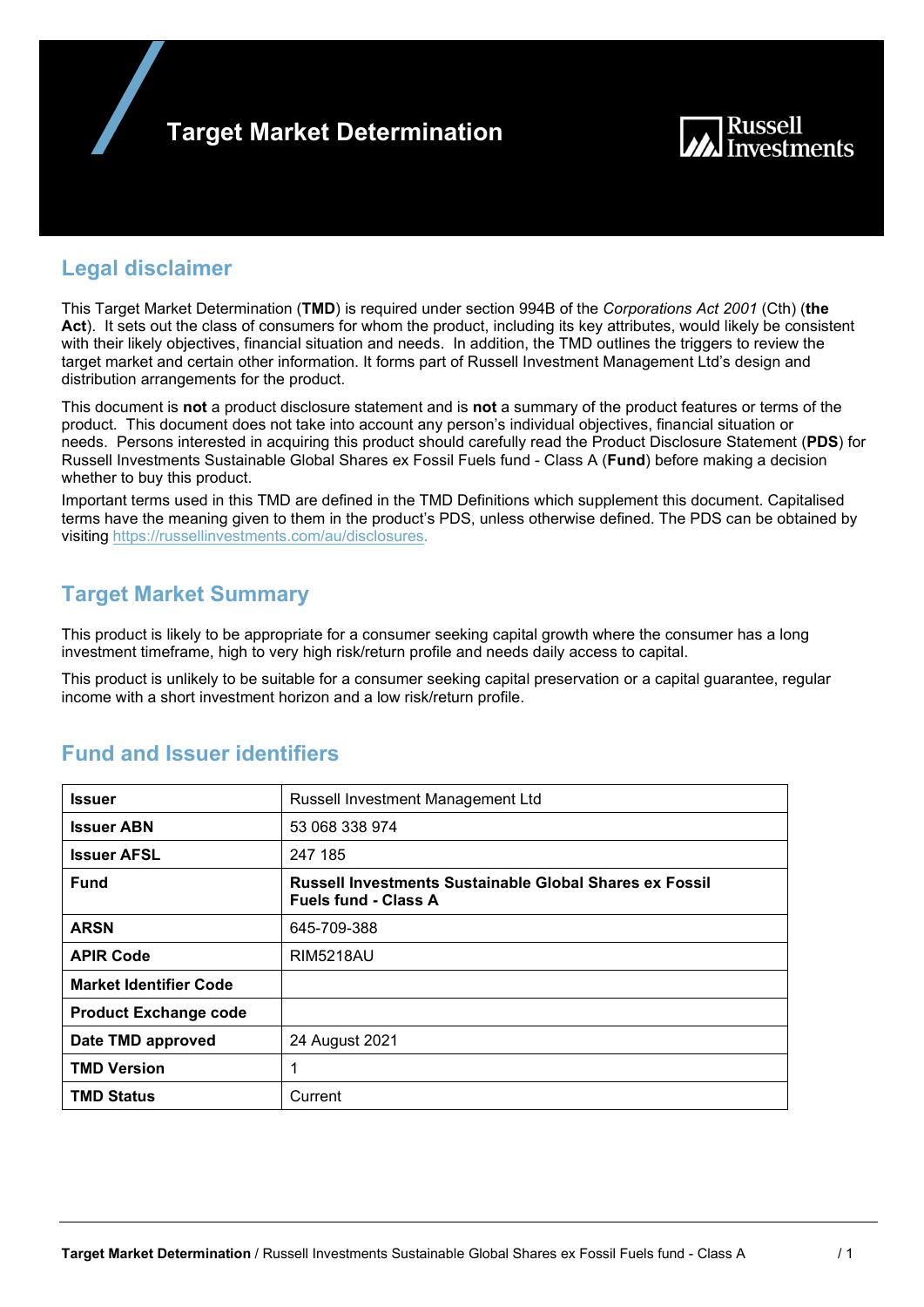# **Description of Target Market**

This part is required under section 994B(5)(b) of the Act.

#### **TMD indicator key**

The Consumer Attributes for which the product is likely to be appropriate have been assessed using a red/amber/green rating methodology with appropriate colour coding:

| Potentially in target market<br>Not considered in target market<br>In target market |  |
|-------------------------------------------------------------------------------------|--|
|-------------------------------------------------------------------------------------|--|

#### **Instructions**

In the tables below, Column 1, Consumer Attributes, indicates a description of the likely objectives, financial situation and needs of the class of consumers that are considering this product. Column 2, TMD indicator, indicates whether a consumer meeting the attribute in column 1 is likely to be in the target market for this product.

Generally, a consumer is unlikely to be in the target market for the product if:

- **one or more** of their Consumer Attributes correspond to a **red** rating, or
- **three or more** of their Consumer Attributes correspond to an **amber** rating.

Definitions of terms are in the attachment or otherwise in the PDS.

#### **Investment products and diversification**

A consumer (or class of consumer) may intend to hold a product as part of a diversified portfolio (typically with an intended product use of satellite/small allocation or core component). In such circumstances, the product should be assessed against the consumer's attributes for the relevant portion of the portfolio, rather than the consumer's portfolio as a whole. For example, a consumer may seek to construct a conservative portfolio with a satellite/small allocation to growth assets. In this case, it may be likely that a product with a High or Very High risk/return profile is consistent with the consumer's objectives for that allocation notwithstanding that the risk/return profile of the consumer as a whole is Low or Medium. In making this assessment, distributors should consider all features of a product (including its key attributes).

| <b>CONSUMER ATTRIBUTES</b>                                         | <b>TMD INDICATOR</b> | <b>PRODUCT DESCRIPTION INCUDING KEY</b><br><b>ATTRIBUTES</b>                                                                                                                                                                                                                                                                            |  |
|--------------------------------------------------------------------|----------------------|-----------------------------------------------------------------------------------------------------------------------------------------------------------------------------------------------------------------------------------------------------------------------------------------------------------------------------------------|--|
| <b>Consumer's investment</b><br>objective                          | <b>TMD Indicator</b> | Product description including key attributes                                                                                                                                                                                                                                                                                            |  |
| Capital Growth                                                     |                      | To provide a total return, before costs and tax,                                                                                                                                                                                                                                                                                        |  |
| <b>Capital Preservation</b>                                        |                      | in line with the Fund's benchmark over rolling<br>three year periods with a focus on reducing the                                                                                                                                                                                                                                       |  |
| <b>Capital Guaranteed</b>                                          |                      | Fund's exposure to carbon.                                                                                                                                                                                                                                                                                                              |  |
| Income Distribution                                                |                      |                                                                                                                                                                                                                                                                                                                                         |  |
| <b>Consumer's intended product</b><br>use (% of Investable Assets) | <b>TMD Indicator</b> | Product description including key attributes                                                                                                                                                                                                                                                                                            |  |
| Solution/Standalone (75-100%)                                      |                      | The Fund invests predominantly in a broad                                                                                                                                                                                                                                                                                               |  |
| Core Component (25-75%)                                            |                      | range of international shares listed on stock<br>exchanges in developed and emerging                                                                                                                                                                                                                                                    |  |
| Satellite/small allocation (<25%)                                  |                      | international markets. The Fund will maintain a<br>reduced carbon exposure compared to the<br>MSCI ACWI ex Australia Index, whilst also<br>increasing exposure to renewable energy and<br>taking into account other ESG considerations<br>such as the exclusion of controversial weapons<br>and tobacco companies, as well as companies |  |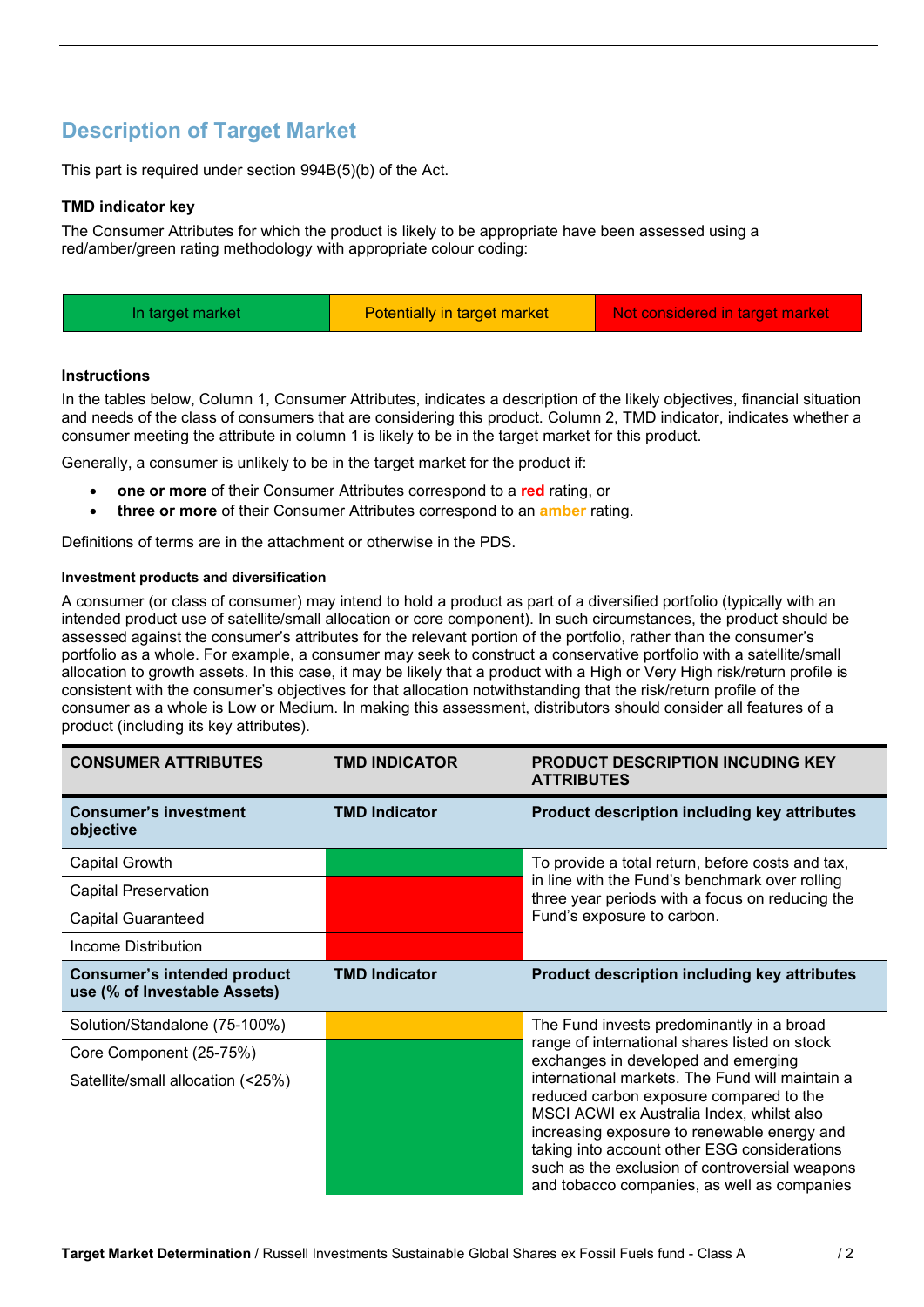|                                                                     |                      | with fossil fuel reserves or a significant<br>involvement in fossil fuel activities. Derivatives<br>may be used to obtain or reduce exposure to<br>securities and markets, to implement<br>investment strategies and to manage risk. |
|---------------------------------------------------------------------|----------------------|--------------------------------------------------------------------------------------------------------------------------------------------------------------------------------------------------------------------------------------|
| <b>Consumer's investment</b><br>timeframe                           | <b>TMD Indicator</b> | <b>Product description including key attributes</b>                                                                                                                                                                                  |
| Short ( $\leq$ 2 years)                                             |                      | The minimum suggested timeframe for holding                                                                                                                                                                                          |
| Medium (> 2 years)                                                  |                      | investments in the Fund is 7 years.                                                                                                                                                                                                  |
| Long $(> 8$ years)                                                  |                      |                                                                                                                                                                                                                                      |
| <b>Consumer's Risk (ability to</b><br>bear loss) and Return profile | <b>TMD Indicator</b> | <b>Product description including key attributes</b>                                                                                                                                                                                  |
| Low                                                                 |                      | The Fund is higher risk in nature and has a high                                                                                                                                                                                     |
| Medium                                                              |                      | SRM (SRM 6) and represents a higher target<br>return profile.                                                                                                                                                                        |
| High                                                                |                      |                                                                                                                                                                                                                                      |
| Very high                                                           |                      |                                                                                                                                                                                                                                      |
| <b>Consumer's need to withdraw</b><br>money                         | <b>TMD Indicator</b> | Product description including key attributes                                                                                                                                                                                         |
| Daily                                                               |                      | Under normal circumstances, redemption                                                                                                                                                                                               |
| Weekly                                                              |                      | requests may be made on any Business Day<br>and requests received by 12pm on any                                                                                                                                                     |
| Monthly                                                             |                      | Business Day will generally be processed on                                                                                                                                                                                          |
| Quarterly                                                           |                      | that Business Day.                                                                                                                                                                                                                   |
| Annually or longer                                                  |                      |                                                                                                                                                                                                                                      |

## **Appropriateness**

Note: This section is required under RG 274.64–66

The Issuer has assessed the product and formed the view that the product, including its key attributes, is likely to be consistent with the likely objectives, financial situation and needs of consumers in the target market as described above, as the features of this product in Column 3 of the table above are likely to be suitable for consumers with the attributes identified with a green TMD Indicator in Column 2.

## **Distribution conditions/restrictions**

This part is required under section 994B(5)(c) of the Act.

| <b>DISTRIBUTION CONDITIONS</b>       | <b>DISTRIBUTION CONDITIONS RATIONALE</b> |
|--------------------------------------|------------------------------------------|
| There are no distribution conditions | Not applicable                           |

#### **REVIEW TRIGGERS**

This part is required under section 994B(5)(d) of the Act.

Material change to key attributes, fund investment objective and/or fees.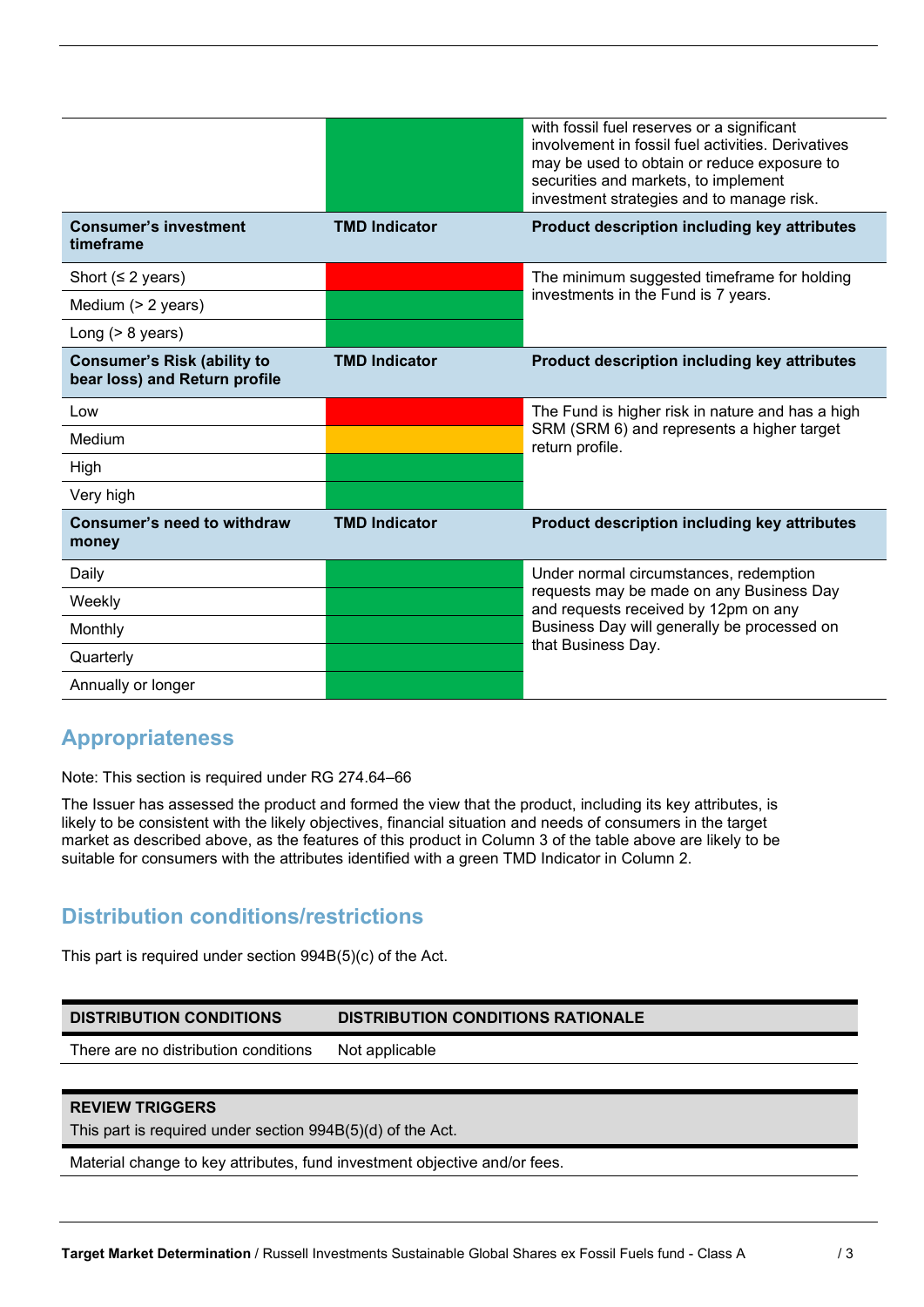Material deviation from benchmark / objective over sustained period.

Key attributes have not performed as disclosed by a material degree and for a material period.

Determination by the issuer of an ASIC reportable Significant Dealing.

Material or unexpectedly high number of complaints (as defined in section 994A(1) of the Act) about the product or distribution of the product.

The use of Product Intervention Powers, regulator orders or directions that affects the product.

#### **MANDATORY REVIEW PERIODS**

This part is required under section 994B(5)(e) and (f) of the Act.

| <b>Review period</b> | <b>Maximum period for review</b> |
|----------------------|----------------------------------|
| Initial review       | 1 year and 3 months              |
| Subsequent review    | 3 years and 3 months             |

### **DISTRIBUTOR REPORTING REQUIREMENTS**

This part is required under section 994B(5)(g) and (h) of the Act.

| <b>Reporting requirement</b>                                                                                                                                                                                | <b>Reporting period</b>                                                                                                           | Which distributors this<br>requirement applies to |
|-------------------------------------------------------------------------------------------------------------------------------------------------------------------------------------------------------------|-----------------------------------------------------------------------------------------------------------------------------------|---------------------------------------------------|
| Complaints (as defined in section 994A(1) of<br>the Act) relating to the product. The<br>distributor should provide all the content of<br>the complaint, having regard to privacy.                          | Within 10 business days<br>following end of calendar<br>quarter.                                                                  | All distributors                                  |
| Significant dealing outside of target market,<br>under s994F(6) of the Act.<br>See Definitions for further detail.                                                                                          | As soon as practicable but no<br>later than 10 business days<br>after distributor becomes<br>aware of the significant<br>dealing. | All distributors                                  |
| To the extent a distributor is aware, dealings<br>outside the target market, including reason<br>why acquisition is outside of target market,<br>and whether acquisition occurred under<br>personal advice. | Within 10 business days<br>following end of calendar<br>quarter.                                                                  | All distributors                                  |

If practicable, distributors should adopt the FSC data standards for reports to the issuer. Distributors must report to Russell Investment Management Ltd using the method specified at https://russellinvestments.com/au/ddoreporting/. This link also provides contact details relating to this TMD for Russell Investment Management Ltd.

### **Important Information**

This Target Market Determination (**TMD**) is made by Russell Investment Management Ltd ABN 53 068 338 974, AFS Licence 247185 (**RIM**). RIM is the responsible entity and issuer of units in the Fund.

The material provided here is for general information only and does not take account of any investor's personal financial situation or needs. The information in this material is thus not a recommendation, offer or solicitation to buy or sell any securities or to adopt any investment strategy. The opinions expressed may change as subsequent conditions vary. To the extent permitted by law, neither of RIM nor any of its respective related bodies corporate, associates, and employees, shall have any liability whatsoever (in negligence or otherwise) for any loss however arising from any use of the material or otherwise in connection with this TMD.

Any views expressed are the views of RIM and do not constitute investment advice. To the extent this material constitutes general financial product advice, investors should, before acting on the advice, consider the appropriateness of the advice, having regard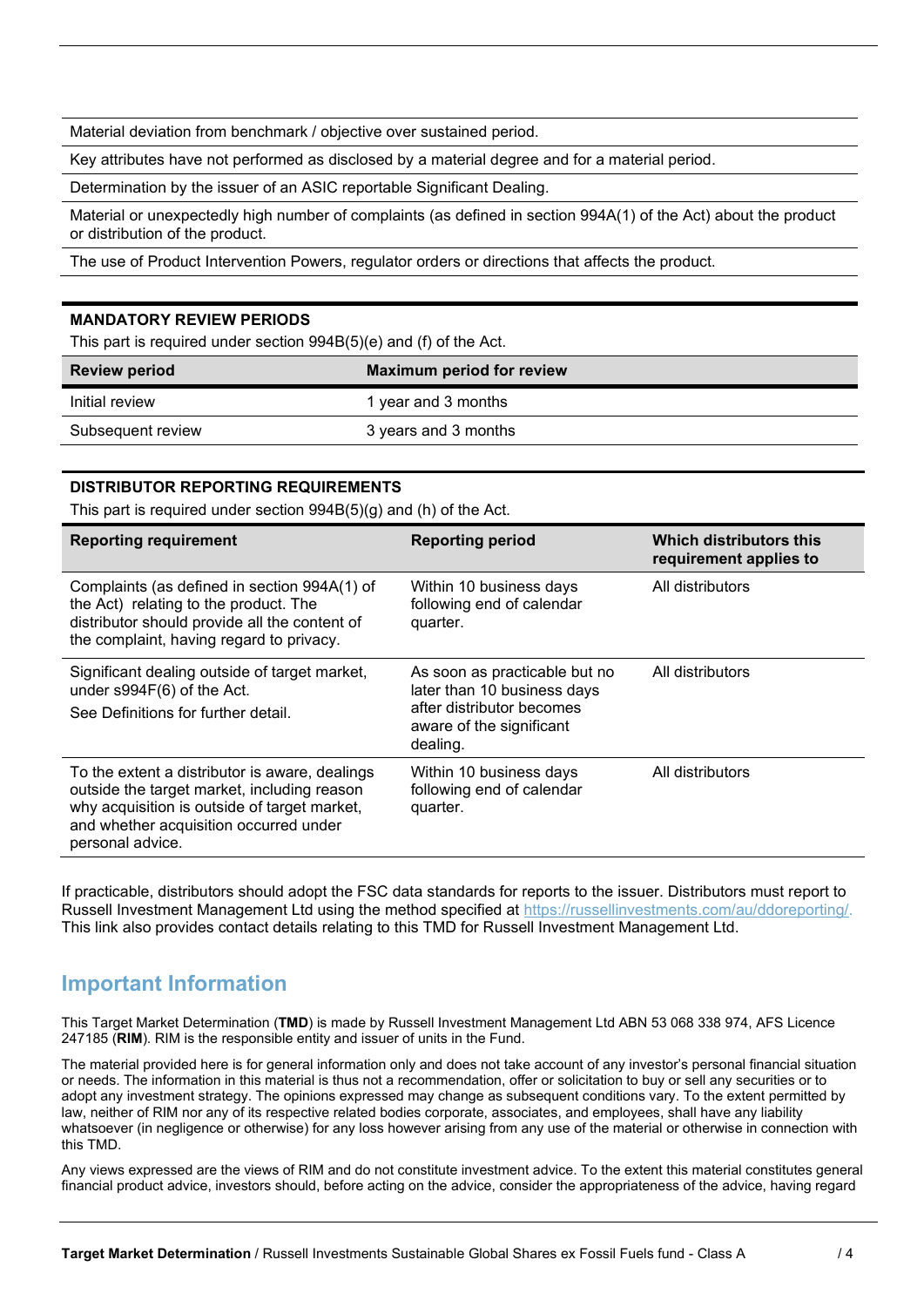to the investor's objectives, financial situation and needs. Before making any investment decision, an investor should obtain financial advice that takes into consideration their personal circumstances.

RIM, its officers, employees and agents are of the view that the information in this material and the sources being relied on (which may include third party sources) are correct (as at the date of publication). While care has been taken in preparing this material, no warranty of accuracy or reliability is given and no responsibility for the information is accepted by RIM. To the extent permitted by law, no liability is accepted for any loss or damage as a result of reliance on this information.

Neither RIM nor any of its related bodies corporate guarantee the performance of the Fund, any particular rate of return or return of capital. An investment in the Fund is not a deposit with, nor another liability of RIM nor any of its related bodies corporate, associates or employees. An investment in the Fund is subject to investment risks, including possible delays in repayment and loss of income and capital invested. Past performance is not a reliable indicator of future performance. Fluctuations in currency may affect the value of investments.

This material is not to be distributed or used by a person or entity in any jurisdiction or country where distribution or use would be contrary to local law or regulation.

This work is copyright 2021. Apart from any use permitted under the Copyright Act 1968, no part may be reproduced by any process, nor may any other exclusive right be exercised, without the permission of RIM.

## **Definitions**

| <b>TERM</b>                            | <b>DEFINITION</b>                                                                                                                                                                                                                                                                                                                              |  |
|----------------------------------------|------------------------------------------------------------------------------------------------------------------------------------------------------------------------------------------------------------------------------------------------------------------------------------------------------------------------------------------------|--|
| <b>Consumer's investment objective</b> |                                                                                                                                                                                                                                                                                                                                                |  |
| Capital Growth                         | The consumer seeks to invest in a product designed to generate capital return.<br>The consumer prefers exposure to growth assets (such as shares or property)<br>or otherwise seeks an investment return above the current inflation rate.                                                                                                     |  |
| <b>Capital Preservation</b>            | The consumer seeks to invest in a product to reduce volatility and minimise<br>loss in a market down-turn. The consumer prefers exposure to defensive<br>assets (such as cash or fixed income securities) that are generally lower in risk<br>and less volatile than growth investments.                                                       |  |
| <b>Capital Guaranteed</b>              | The consumer seeks a guarantee or protection against capital loss whilst still<br>seeking the potential for capital growth (typically gained through a derivative<br>arrangement). The consumer would likely understand the complexities,<br>conditions and risks that are associated with such products.                                      |  |
| <b>Income Distribution</b>             | The consumer seeks to invest in a product designed to generate regular<br>and/or tax-effective income. The consumer prefers exposure to income-<br>generating assets (typically, high dividend-yielding equities, fixed income<br>securities and money market instruments).                                                                    |  |
| <b>Consumer's intended product use</b> |                                                                                                                                                                                                                                                                                                                                                |  |
| Solution/Standalone<br>$(75-100%)$     | The consumer intends to hold the investment as either a part or the majority<br>(up to 100%) of their total investable assets (see definition below). The<br>consumer typically prefers exposure to a product with at least High portfolio<br>diversification (see definitions below).                                                         |  |
| Core Component<br>$(25-75%)$           | The consumer intends to hold the investment as a major component, up to<br>75%, of their total investable assets (see definition below). The consumer<br>typically prefers exposure to a product with at least Medium portfolio<br>diversification (see definitions below).                                                                    |  |
| Satellite (<25%)                       | The consumer intends to hold the investment as a smaller part of their total<br>portfolio, as an indication it would be suitable for up to 25% of the total<br>investable assets (see definition below). The consumer is likely to be<br>comfortable with exposure to a product with Low portfolio diversification (see<br>definitions below). |  |
| <b>Investable Assets</b>               | Those assets that the investor has available for investment, excluding the<br>residential home.                                                                                                                                                                                                                                                |  |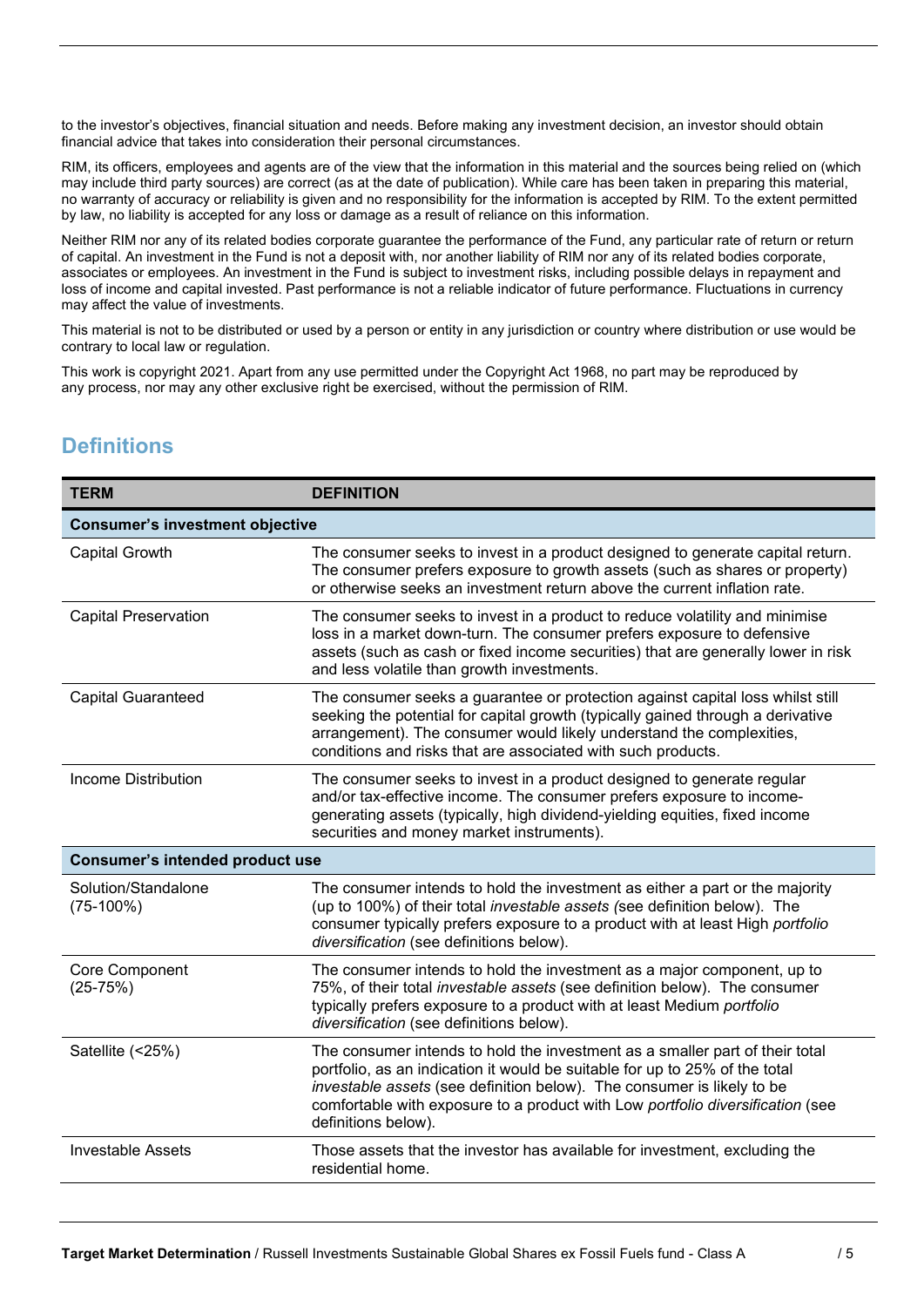| use)                                            | Portfolio diversification (for completing the key product attribute section of consumer's intended product                                                                              |  |
|-------------------------------------------------|-----------------------------------------------------------------------------------------------------------------------------------------------------------------------------------------|--|
| Low                                             | Single asset class, single country, low or moderate holdings of securities - e.g.<br>high conviction Aussie Equities.                                                                   |  |
| Medium                                          | 1-2 Asset Classes, Single Country, Broad exposure within asset class, e.g.<br>Aussie Equities All Ords.                                                                                 |  |
| High                                            | Highly diversified across either asset classes, countries or investment<br>managers, e.g. Australian multi-manager balanced fund or global multi-asset<br>product (or Global Equities). |  |
| <b>Consumer's intended investment timeframe</b> |                                                                                                                                                                                         |  |
| Short ( $\leq$ 2 years)                         | The consumer has a short investment timeframe and may wish to redeem<br>within two years.                                                                                               |  |
| Medium (> 2 years)                              | The consumer has a medium investment timeframe and is unlikely to redeem<br>within two years.                                                                                           |  |
| Long $(> 8$ years)                              | The consumer has a long investment timeframe and is unlikely to redeem<br>within eight years.                                                                                           |  |
|                                                 |                                                                                                                                                                                         |  |

#### **Consumer's Risk (ability to bear loss) and Return profile**

Issuers should undertake a comprehensive risk assessment for each product. The FSC recommends adoption of the Standard Risk Measure (**SRM**) to calculate the likely number of negative annual returns over a 20 year period, using the guidance and methodology outlined in the *Standard Risk Measure Guidance Paper For Trustees*. SRM is not a complete assessment of risk and potential loss. For example, it does not detail important issues such as the potential size of a negative return or that a positive return could still be less than a consumer requires to meet their investment objectives/needs. Issuers may wish to supplement the SRM methodology by also considering other risk factors. For example, some products may use leverage, derivatives or short selling, may have liquidity or withdrawal limitations, or otherwise may have a complex structure or increased investment risks, which should be documented together with the SRM to substantiate the product risk rating.

A consumer's desired product return profile would generally take into account the impact of fees, costs and taxes.

| Low       | The consumer is conservative or low risk in nature, seeks to minimise potential<br>losses (e.g. has the ability to bear up to 1 negative return over a 20 year period<br>(SRM 1 to 2)) and is comfortable with a low target return profile.<br>Consumer typically prefers defensive assets such as cash and fixed income. |
|-----------|---------------------------------------------------------------------------------------------------------------------------------------------------------------------------------------------------------------------------------------------------------------------------------------------------------------------------|
| Medium    | The consumer is moderate or medium risk in nature, seeking to minimise<br>potential losses (e.g. has the ability to bear up to 4 negative returns over a 20<br>year period (SRM 3 to 5)) and comfortable with a moderate target return<br>profile.                                                                        |
|           | Consumer typically prefers a balance of growth assets such as shares,<br>property and alternative assets and defensive assets such as cash and fixed<br>income.                                                                                                                                                           |
| High      | The consumer is higher risk in nature and can accept higher potential losses<br>(e.g. has the ability to bear up to 6 negative returns over a 20 year period<br>(SRM 6)) in order to target a higher target return profile.                                                                                               |
|           | Consumer typically prefers predominantly growth assets such as shares,<br>property and alternative assets with only a smaller or moderate holding in<br>defensive assets such as cash and fixed income.                                                                                                                   |
| Very high | The consumer has a more aggressive or very high risk appetite, seeks to<br>maximise returns and can accept higher potential losses (e.g. has the ability to<br>bear 6 or more negative returns over a 20 year period (SRM 7) and possibly<br>other risk factors, such as leverage).                                       |
|           | Consumer typically prefers growth assets such as shares, property and<br>alternative assets.                                                                                                                                                                                                                              |
|           |                                                                                                                                                                                                                                                                                                                           |